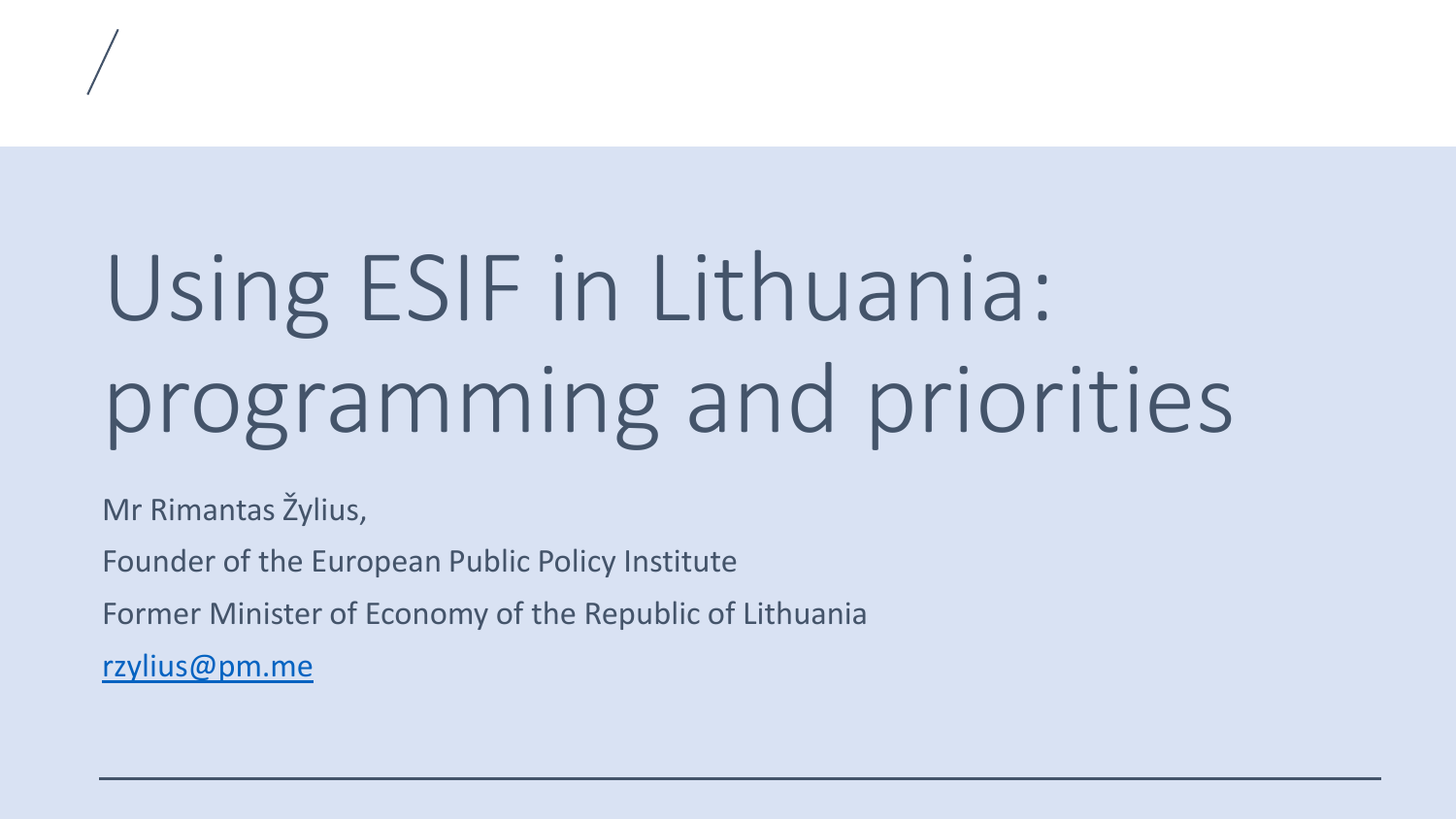- Founder if European Public Policy Institute, aiming to facilitate dialogue across parties' lines on key issues, like clean energy, education, etc. Entrepreneur .
- Six years experience as CEO of *Norway Registers Development AS* in public sector modernization projects in East Africa, South and South East Asia.
- Vice Minister and then Minister of Economy, in the political cycle of 2008-2012.

Rimantas Žylius

## Background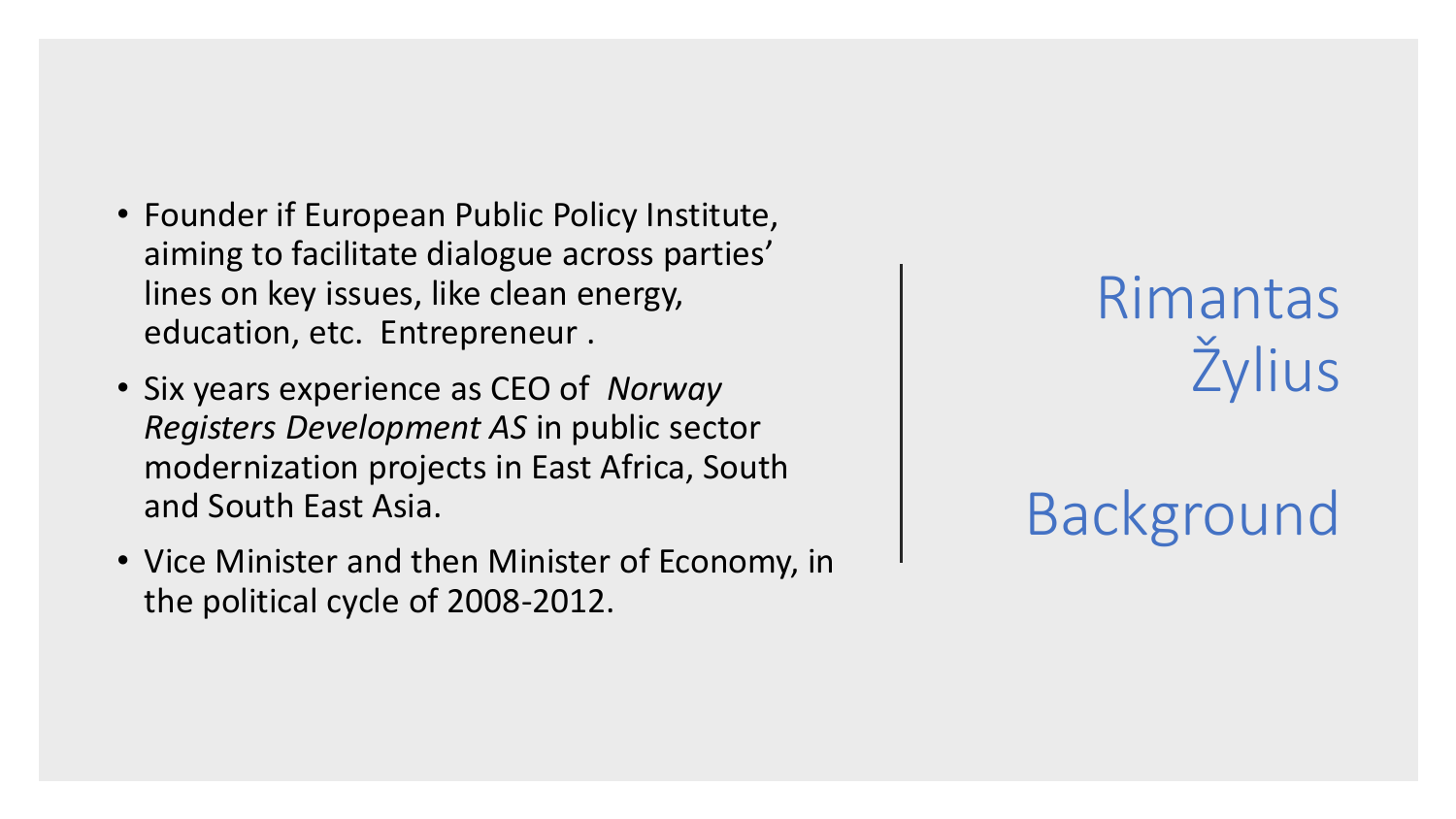Climate change agenda in the years of crisis

- Context: Lithuania lost ~15% GDP in 2009, economy seemed to be collapsing
- How come, that Lithuanian Government invested in climate action during such severe crises?
- While climate change was not high in rank of public concerns?
	- Project of mass insulation of apartment buildings
	- Insulation and renovation public buildings (schools, hospitals, public administration, etc.)
	- Reequipping centralized heating stations to use biofuels instead of natural gas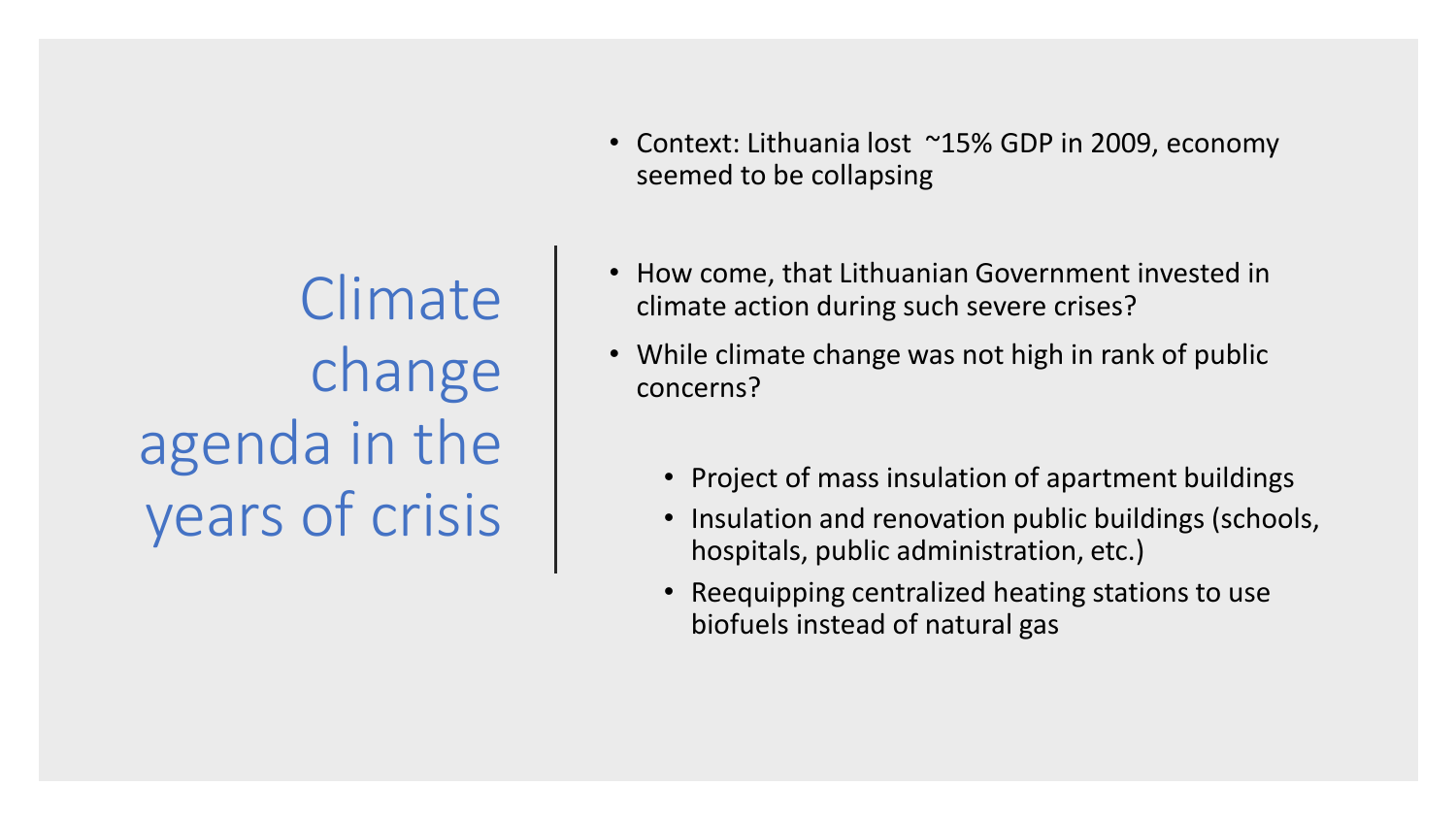- Policy priority 1: to stimulate demand with any resources available
- Policy priority 2: to decrease dependence on energy resources from Russia (Gazprom)
- Policy priority 3: to decrease size of "energy bill" for residents and businesses

Priorities of policymakers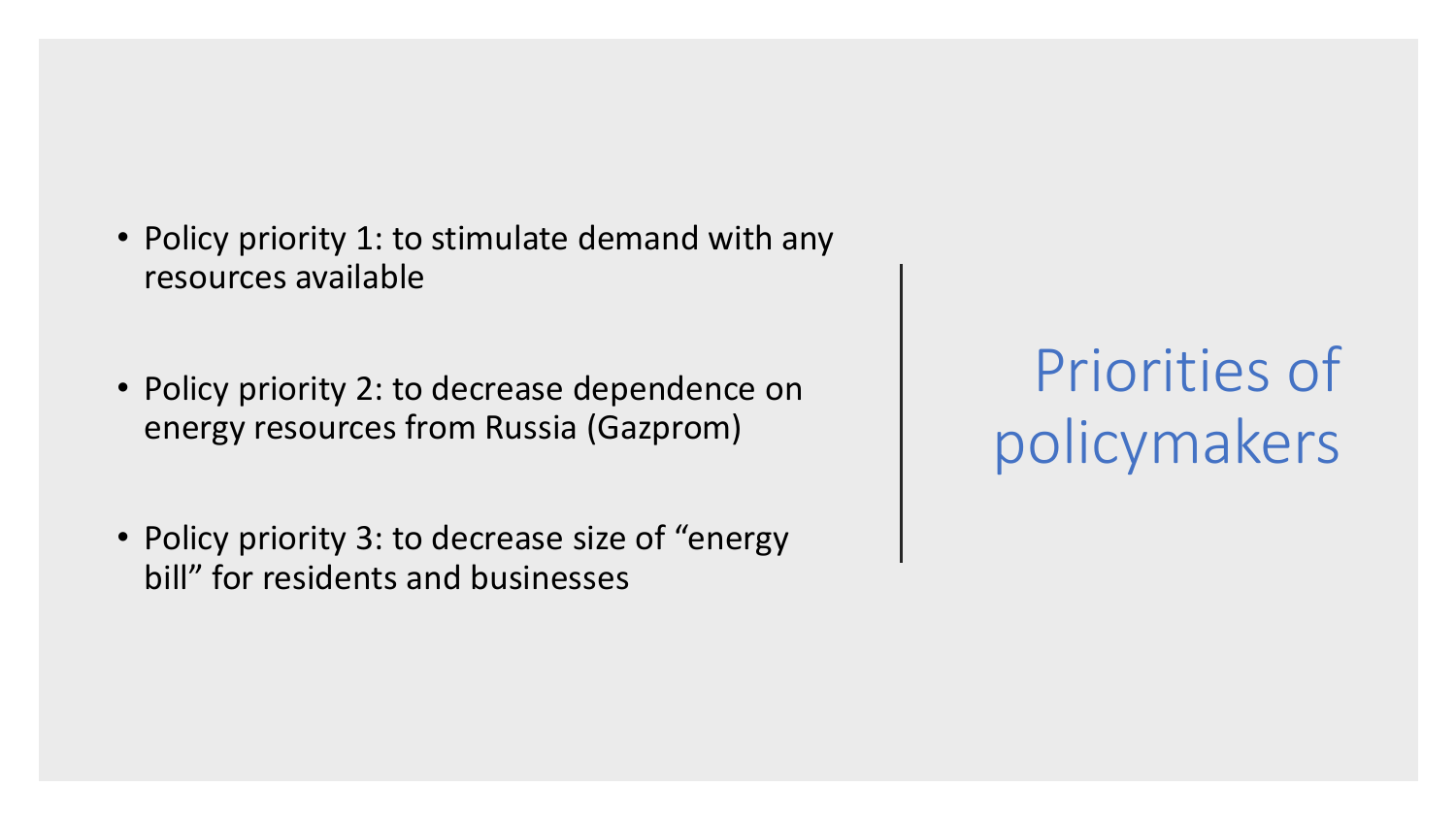## "You never let a serious crisis go to waste"

- Crisis of 2009 had a huge impetus to implement measures discussed earlier
- Climate change related measures were welcomed side effects, rather primary agenda
- Lithuania was a partner rather than receiver of funds, so our priorities were strongly reflected in developed instruments
- High energy prices were very important motivator to insulation and transition to biofuels projects
- Revolving funds was our idea of saving scarce resources and mitigating unwanted effects of grant schemes
- Development actual working models of apartment housing insulation took way longer, that we expected and wanted